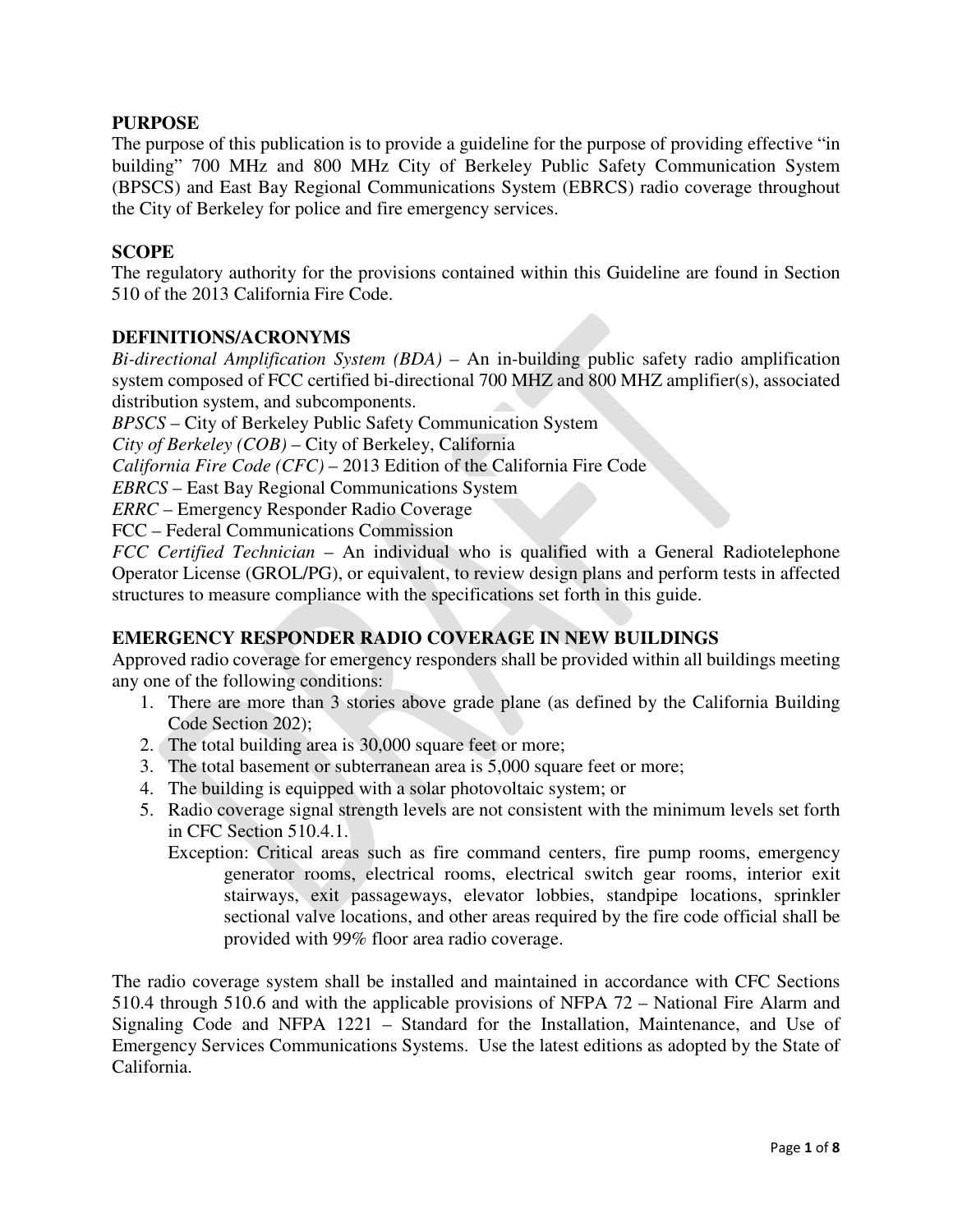The coverage shall be based upon the existing coverage levels of the public safety communications systems of the jurisdiction at the exterior of the building. This section shall not require improvement of the existing public safety communications systems.

## **Exceptions:**

- 1. When approved by the fire code official, a wired communication system in accordance with CFC Section 907.2.13.2 shall be permitted to be installed or maintained in lieu of an approved radio coverage system.
- 2. Where it is determined by the fire code official that the radio coverage system is not needed. (i.e. one and two family dwellings and townhouses)
- 3. In facilities where emergency responder radio coverage is required and such systems, components or equipment required could have a negative impact on the normal operations of that facility, the fire code official shall have the authority to accept an automatically activated emergency radio coverage system.

## **EMERGENCY RESPONDER RADIO COVERAGE IN EXISTING BUILDINGS**

Existing buildings shall be provided with approved radio coverage for emergency responders as required in Chapter 11, Section 1103.2 of the CFC.

## **CONSTRUCTION PERMITS**

Permits are required for any of the following:

- Installation of a new ERRC system
- Any alteration to an existing ERRC system
- Addition to an existing ERRC system
- Demolition of a part or whole ERRC system

Maintenance performed in accordance with this guideline is not considered a modification and does not require a permit.

### **CONSTRUCTION DOCUMENTS**

Utilize the City of Berkeley Building Permit Detailed Checklist when submitting plans for an ERRC System.

[http://www.ci.berkeley.ca.us/uploadedFiles/Online\\_Service\\_Center/Planning/BuildingPermitDet](http://www.ci.berkeley.ca.us/uploadedFiles/Online_Service_Center/Planning/BuildingPermitDetailedChecklist.pdf) [ailedChecklist.pdf](http://www.ci.berkeley.ca.us/uploadedFiles/Online_Service_Center/Planning/BuildingPermitDetailedChecklist.pdf)

In addition, include the following information:

- Installing contractor's name, address, and California license number
- Equipment legend
- Location of the amplifier modules, relays, and all other associated equipment
- Depiction of areas of coverage
- Size, type, and protection method of cable to be utilized
- Type of supervising station service as per NFPA 72 National Fire Alarm and Signaling Code, Chapter 26
- A note stating that the design and installation complies with NFPA 72 (2013 Edition), California Building Code (2013 Edition), California Electrical Code (2013 Edition), and California Fire Code (2013 Edition)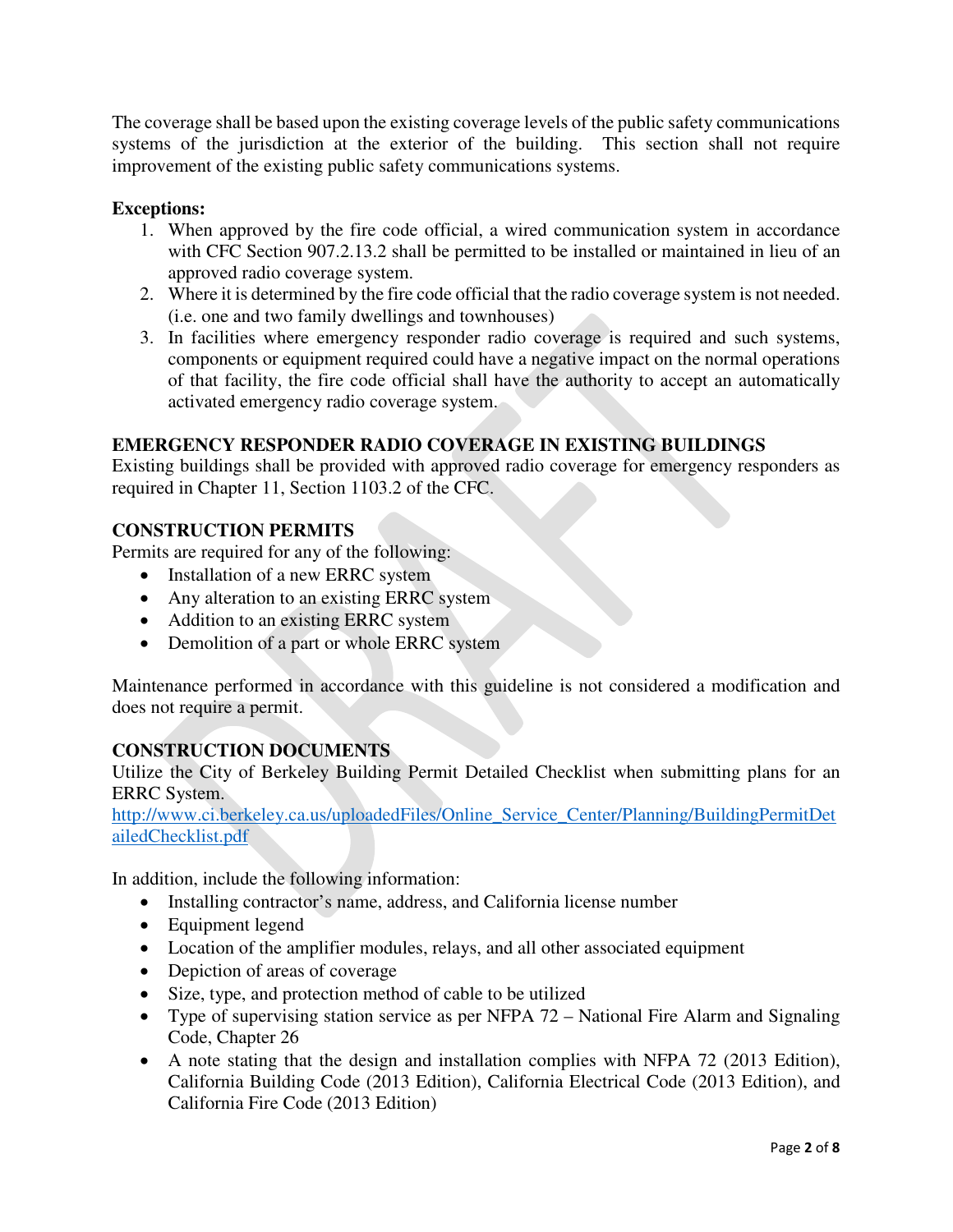## **REQUIRED SPECIFICATIONS**

The following levels of coverage are required for public safety radio communication on the Berkeley Public Safety Communication System:

- A. A minimum delivered audio quality of level 3.0 (DAQ 3.0) on each floor of the building or structure, which constitutes audio quality that makes speech understandable with slight effort with occasional repetition required due to noise or distortion.
- B. A minimum signal strength of (-95dBm) in 95% of the area of each floor of the building or structure from both BPSCS, EBRCS, and from within the building or structure.
- C. A frequency range supported to and from EBRCS of 769.09375 to 853.93750 MHZ (base and radio field transmitter frequencies) on each floor of the building or structure.
- D. Wiring/cable installation shall be in accordance with NFPA 72, Section 27.7. All new buildings or structures shall be constructed with a two-inch (2") conduit installed with Hoffman, or equivalent, pull box on each floor that is accessible above the ceiling tiles, along the hallway or through firewalls. All floors of subterranean parking garages shall have a similar conduit installation.
- E. Pathway survivability shall be a minimum of Level 1 in accordance with NFPA 72, Section 12.4.2. If the building is not or cannot be sprinklered, the riser coaxial cables shall be rated as riser cables and routed through a 2-hour rated enclosure. Exception: If the building corridors and shafts have a required fire resistance rating of less than 2 hours, then the riser coaxial cable may be placed in less than a 2-hour rated enclosure. The minimum rating shall be 1 hour. The connection between the riser and feeder coaxial cables shall be made within the 2-hour rated enclosure, and the passage of the feeder cable in and out of the 2-hour rated enclosure shall be re-stopped to 2-hour ratings.
- F. If used, signal boosters shall meet requirements as set forth in CFC Section 510.4.2.3 and be an FCC Class A channelized signal booster.
	- 1) All signal booster components shall be contained in a National Electric Manufacturer's Association (NEMA) 4-type waterproof cabinet.
	- 2) Battery systems used for the emergency power source shall be contained in a NEMA 4 type waterproof cabinet.
	- 3) The signal booster system and battery system shall be electrically supervised and monitored by a supervisory service, or when approved by the fire code official, shall sound an audible signal at a constantly attended location.
	- 4) Equipment shall have FCC certification prior to installation.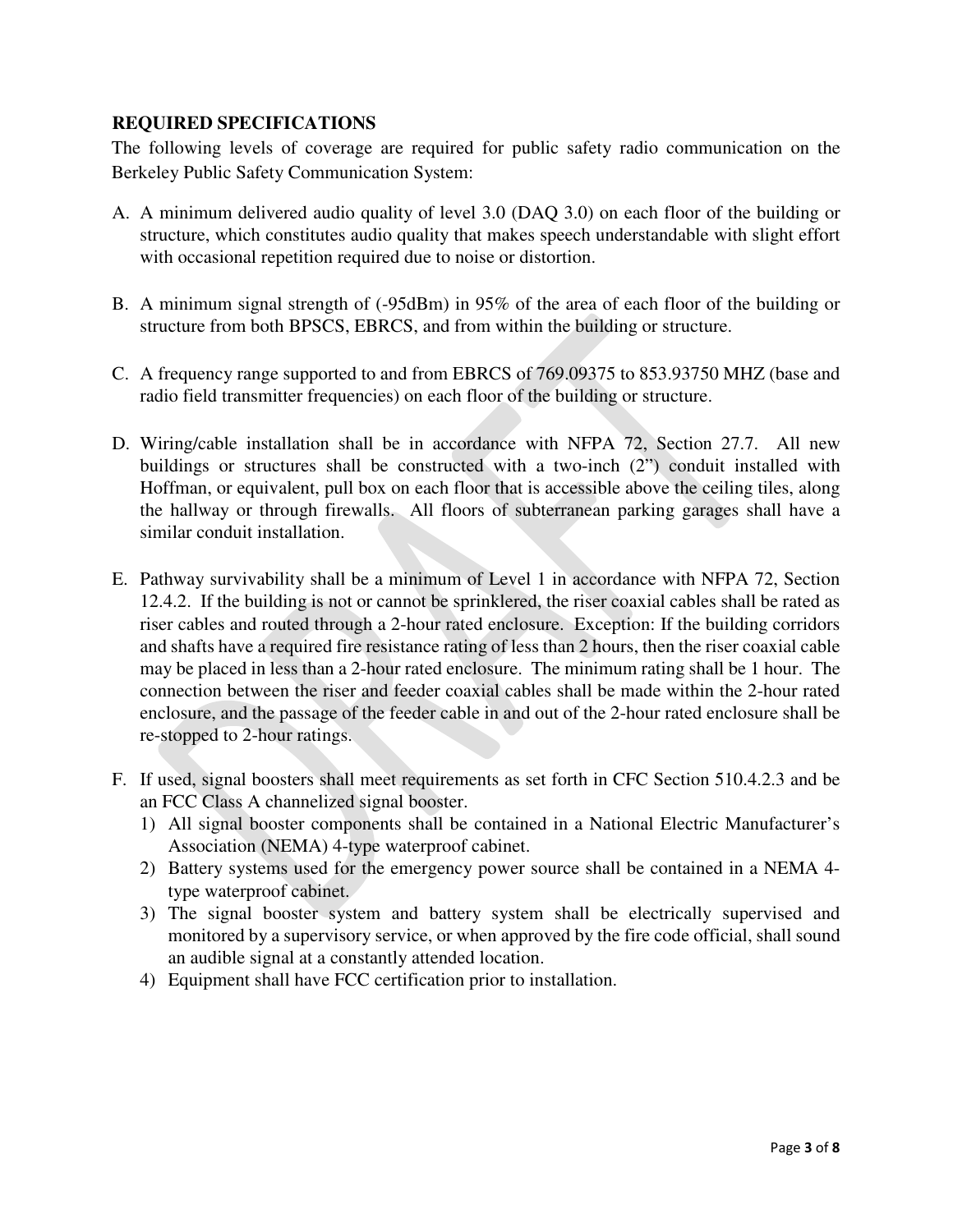- G. The ERRC system shall be monitored by a separate dedicated monitoring panel located near the building's fire alarm control panel. Using the dedicated phone lines of an existing fire alarm control panel shall not be prohibited. The ERRC system shall not be required to be monitored by the fire alarm control panel. Systems that are out-of-service for more than 1 hour shall require notification to the BPSCS (510-981-5900). At a minimum, the system shall monitor:
	- 1) Normal AC power
	- 2) Loss of normal AC power
	- 3) UPS/battery charger failure
	- 4) Low-battery capacity (to 70% depletion)
	- 5) Donor antennae malfunction
	- 6) Active RF emitting device malfunction
	- 7) System component malfunction
- H. All amplification system components must be FCC P25 Phase 2 compliant after installation without additional adjustments or modifications. The system must be capable of encompassing the frequencies stated above and capable of future modifications to a frequency range subsequently established by the City of Berkeley (COB). If the system is not capable of modification to future frequencies, then a new system must be installed to accommodate the new frequency band. Amplifiers must be a variable gain amplifiers.
- I. All electrical components must be equipped with independent primary power and secondary power. The secondary power supply shall be capable of operating the emergency responder radio coverage system at full capacity for a period of at least twenty-four (24) hours. Batteries shall be maintained and replaced per manufacturer's specifications. Generators shall be maintained per manufacturer's specifications. When primary power is lost, the power supply to the emergency responder radio coverage system shall automatically transfer to the secondary power supply.
- J. All system components shall be designed, installed, tested, inspected, and maintained in accordance with the manufacturers' published instructions.
- K. The system designer and lead installation personal shall minimally have a valid FCC-issued general radiotelephone operator license and certification of in-building system training issued by a nationally recognized organization, school or a certificate issued by the manufacturer of the equipment being installed.
- L. It is the responsibility of the building owner to have supervisory/fault alarms investigated within 48 hours by a technician. Corrections of the fault, repair of equipment, or any other actions needed to provide for operability of the BDA shall be completed within 14 days of the failure.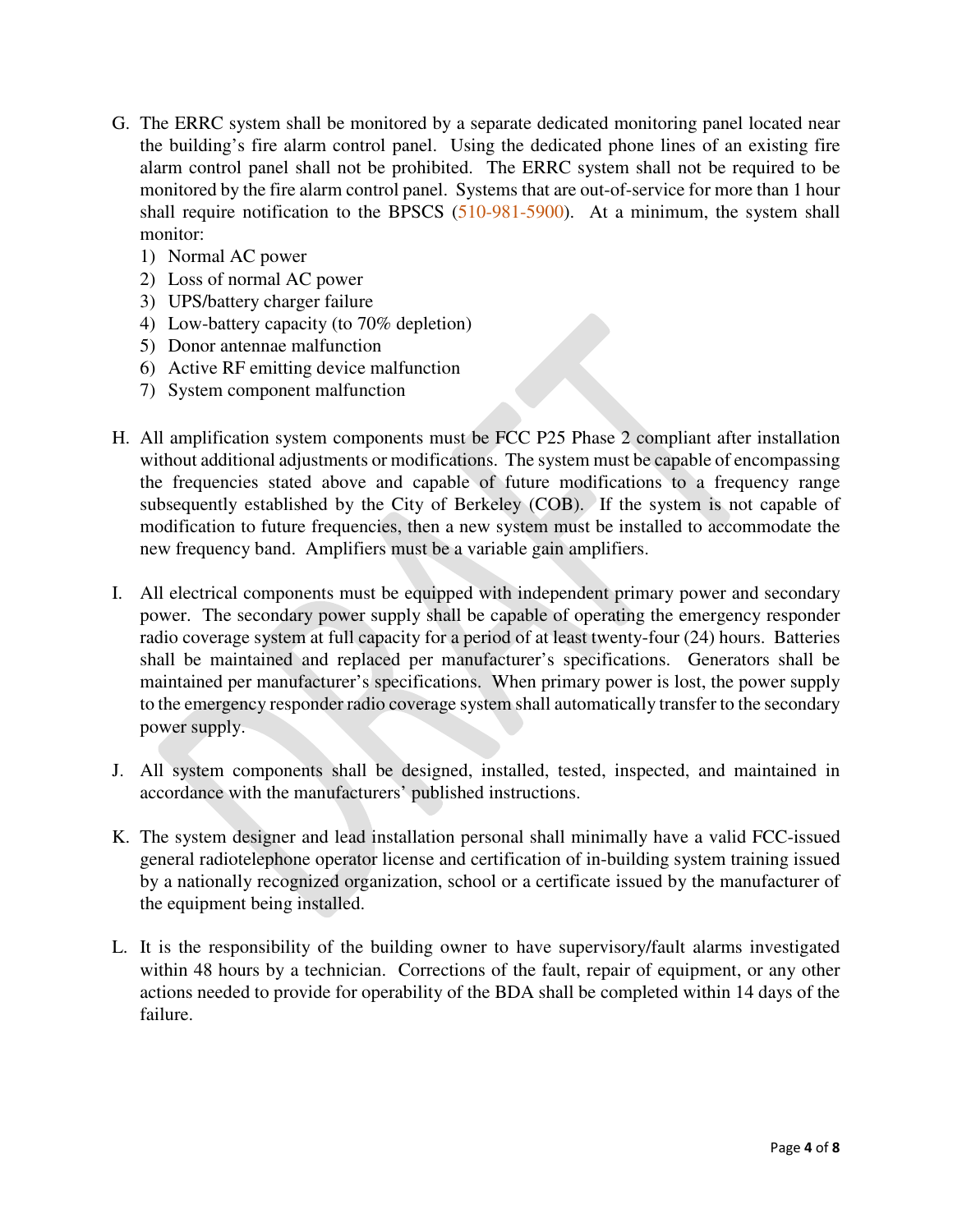M. Buildings equipped with an ERRC system shall be identified by an approved sign located above or near the building Knox Box stating: "ERRCS" along with the antennae logo. The sign shall be a minimum of 4" x 4". The letters shall be in white and be a minimum of 1" in height. The background shall be red.



THE EMERGENCY RESPONDER RADIO COVERAGE SYSTEM SIGNAGE TO BE LOCATED ABOVE OR NEAR BUILDING KNOX BOX. SIGN TO BE: 4" X 4" MINIMUM RED BACKGROUND LETTERS TO BE WHITE AT A MINIMUM OF 1" IN HEIGHT.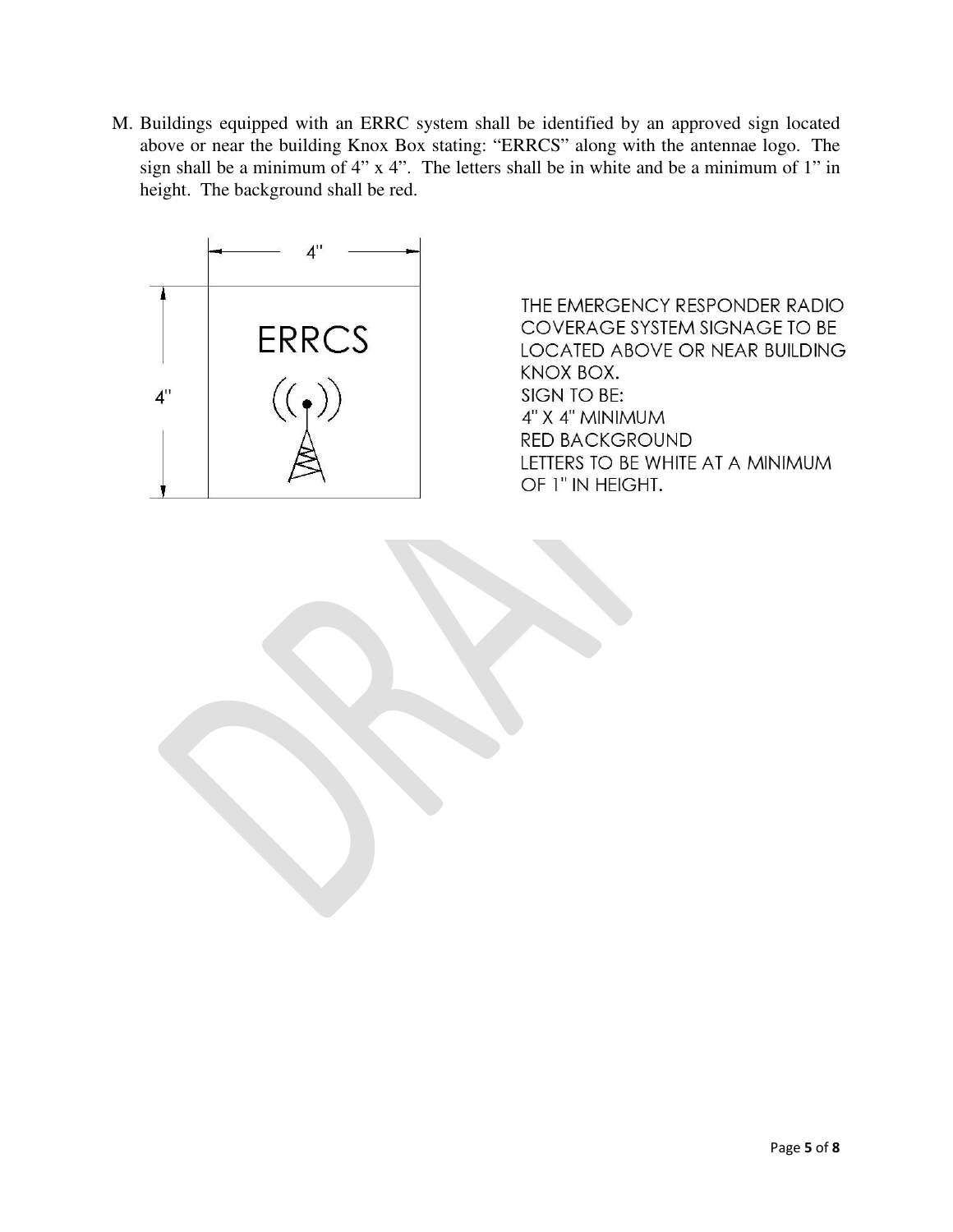# N. EBRCS 700/800 MHz Frequencies

| <b>Frequency</b> | <b>Power</b><br>Output<br>(watts) | <b>Frequency</b> | <b>Power</b><br>Output<br>(watts) |
|------------------|-----------------------------------|------------------|-----------------------------------|
| 769.09375        | 100                               | 799.09375        | 30                                |
| 769.76875        | 100                               | 799.76875        | 30                                |
| 770.29375        | 100                               | 800.29375        | 30                                |
| 770.56875        | 100                               | 800.56875        | 30                                |
| 770.84375        | 100                               | 800.84375        | 30                                |
| 771.19375        | 100                               | 801.19375        | 30                                |
| 771.49375        | 100                               | 801.49375        | 30                                |
| 771.79375        | 100                               | 801.79375        | 30                                |
| 772.09375        | 100                               | 802.09375        | 30                                |
| 772.39375        | 100                               | 802.39375        | 30                                |
| 772.69375        | 100                               | 802.69375        | 30                                |
| 772.99375        | 100                               | 802.99375        | 30                                |
| 773.46875 aC     | 100                               | 803.46875        | 30                                |
| 773.74375 C      | 100                               | 803.74375        | 30                                |
| 774.21875 C      | 100                               | 804.21875        | 30                                |
| 774.49375 C      | 100                               | 804.49375        | 30                                |
| <b>SPARE</b>     |                                   | <b>SPARE</b>     |                                   |
| <b>SPARE</b>     |                                   | <b>SPARE</b>     |                                   |
| <b>SPARE</b>     |                                   | <b>SPARE</b>     |                                   |
| <b>SPARE</b>     |                                   | <b>SPARE</b>     |                                   |
| <b>SPARE</b>     |                                   | <b>SPARE</b>     |                                   |
| <b>SPARE</b>     |                                   | <b>SPARE</b>     |                                   |
| <b>SPARE</b>     |                                   | <b>SPARE</b>     |                                   |
| <b>SPARE</b>     |                                   | <b>SPARE</b>     |                                   |

Control Frequencies are: 773.74375, 774.21875, 774.49375 An Alternate Control Frequency is: 773.46875

# O. EBRCS Transmitter Locations

| $37 - 38 - 00.0$ |   | 122-16-37.2       | W         | 550 6th Street, Oakland, CA             |
|------------------|---|-------------------|-----------|-----------------------------------------|
| $37-45-21.9$     | N | $122 - 09 - 25.9$ | W         | 9333 Seneca Street, Oakland, CA         |
| $37-49-13.1$     | N | $122 - 11 - 05.1$ | W         | 9700 Skyline Boulevard, Oakland, CA     |
| $37 - 52 - 39.6$ |   | 122-14-48.4       | W         | KALX Site, Oakland, CA                  |
| 37-87-76.6       |   | 122-24-67.7       | $\cdot$ W | LBNL Lab, Berkeley, CA (preferred site) |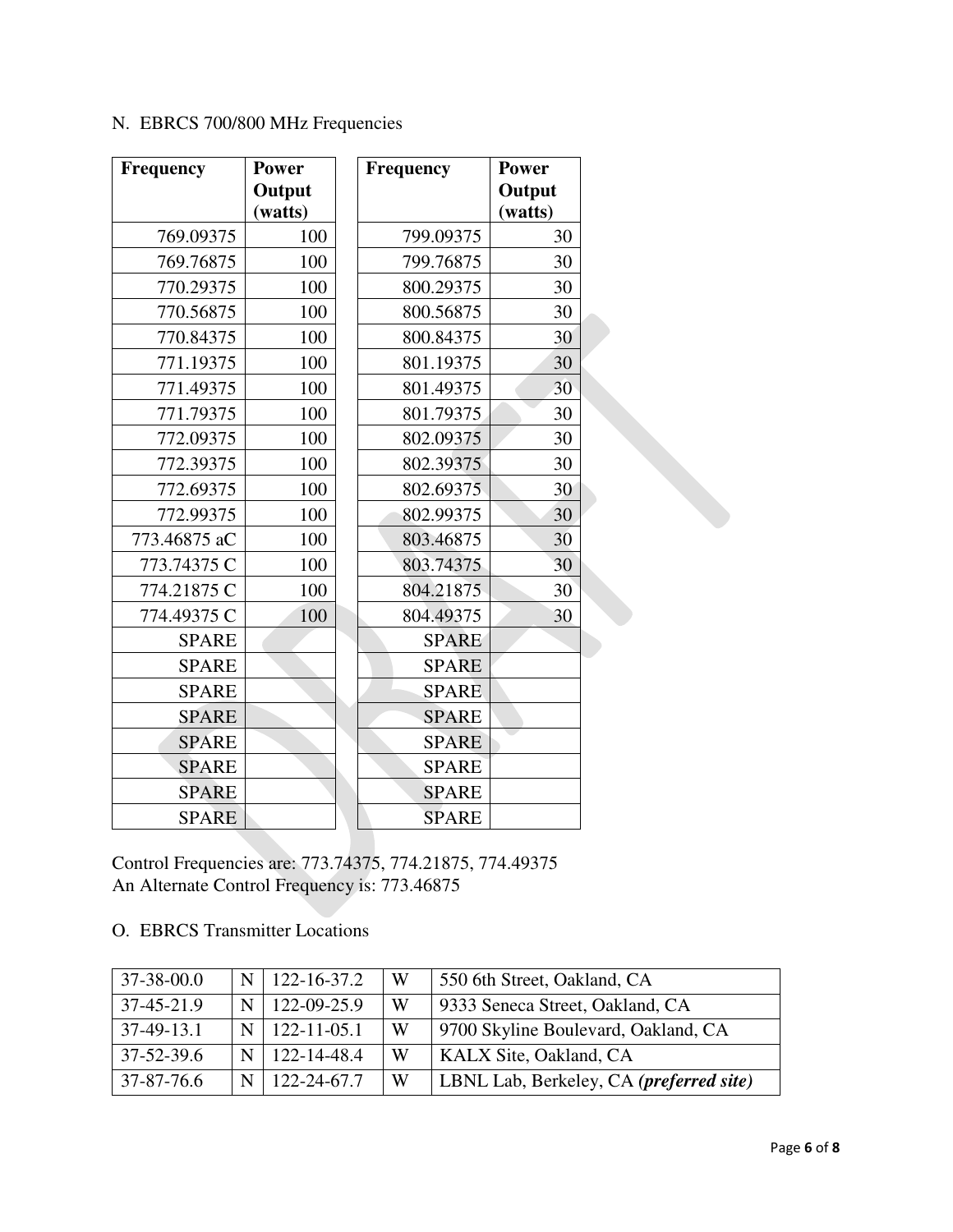## **TESTING AND SYSTEM DESIGN PROCEDURE**

### A. Initial Tests

- 1. Prior to issuance of a building permit for a building or structure to which these specifications apply, the applicant shall:
	- a. Retain an FCC-certified technician to review, sign, and stamp construction plans in order to ensure that such plans satisfy these specifications for reliable radio communication.
	- b. Submit copies of plans certified by an FCC-certified technician to the COB's Fire Department, Police Department, and Building & Safety Department.
- 2. Prior to the issuance of a certificate of occupancy for any building or structure to which these specifications apply, the applicant shall:
	- a. Retain an FCC-certified technician to test all areas of the building or structure. At the conclusion of testing, a report, which shall verify compliance with CFC Section 510.5.3, shall be submitted to the fire code official.
	- b. The building owner shall have the radio system tested to ensure that 2-way coverage on each floor of the building is a minimum of 95%. Acceptance test procedures shall be in accordance with CFC Section 510.5.3 or a more stringent test procedure. If the floor area is more than 128,000 ft<sup>2</sup> per floor (maximum of 80' x 80' grid dimension with 20 grids), then the floor area shall be subdivided into sectors each having an area less than or equal to  $128,000$  ft<sup>2</sup>? Testing equipment is the responsibility of the owner or ERRC system installer.
	- c. All secondary power systems shall be tested under load for a period of 1-hour to verify that the system will operate properly in the event of a power outage. If within the 1 hour test period the battery exhibits symptoms of failure, the test shall be extended for additional 1-hour periods until the integrity of the battery can be determined. The testing technician reserves the discretion to determine whether or not the battery exhibits symptoms of failure. The FCC-certified technician will ultimately decide if the auxiliary system needs to be replaced or upgraded.
- 3. DAQ testing shall be the responsibility of the ERRCS installer. Before the system is turned on for the test, notify the BPSCS at 510-981-5900. Also, notify the BPSCS after the conclusion of the test.
- 4. After successful initial testing of the ERRC System, the building owner or ERRC System installer shall complete the BDA Management Form and provide a copy to FP and the City of Berkeley Radio Shop. It is the responsibility of the building owner to inform FP or the Radio Shop of any change in information on the form.